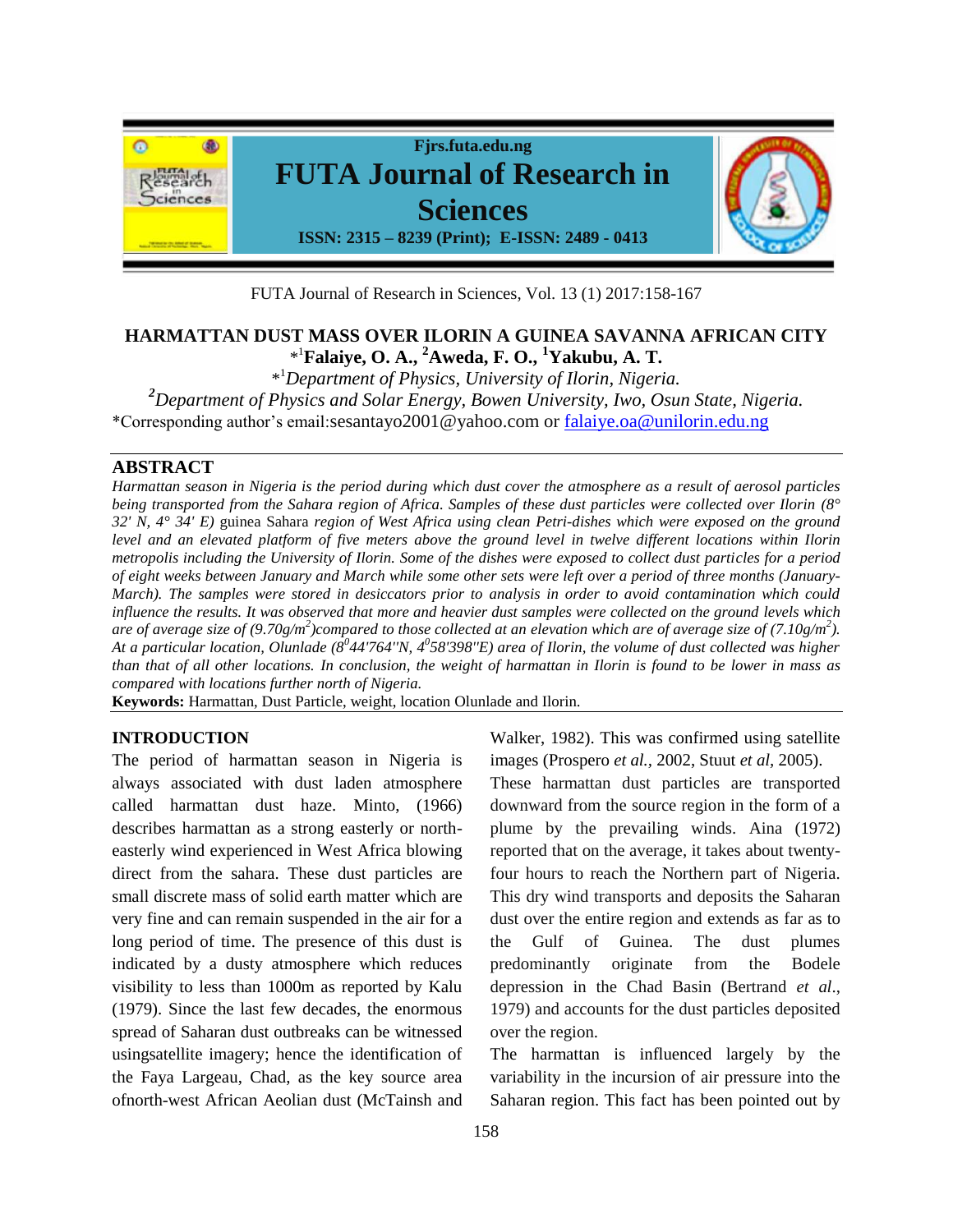various meteorological observers (Samway, 1975; Adedokun *et al,* 1989). High pressure to the north of Bodele Depressions intensifies the northeasterly trade winds leading to an increase entrainment of dust in the Bodele Depression (Adedokun *et al.,*  1988; Schwanghart and Schutt, 2007).

Falaiye (2008) reported that the aerosol optical thickness (AOT) which is a measure of the amount and size of dust particles present in the atmosphere during the harmattan months can be extremely high and ranges from 1.0 to 4.0. This contributes significantly to the attenuation of incoming solar radiation, thereby leading to reduced visibility (Pinker *et al.,* 1994). The harmattan spells are often accompanied by droplets in the evening and early morning temperatures associated with an oscillation of the axis of the subtropical high (Adedokun, 1978; Adedayo, 1980; Adedokun *et al.,* 1989). The dust spell may last up to three to five days, but on occasions of advection of dust from a line rather than a point source, the persistence may be longer than ten days (Adedayo, 1980; Adedokun *et al,* 1989). Hence, there exists the need to further quantify the amount/mass of dust particles deposited at the site. Nwadiogbu *et*  al., (2013) found Residential (RS)  $28.165$  g/m<sup>2</sup> and  $1.76$ g/m<sup>2</sup> at average of  $14.96$ g/m<sup>2</sup> and Commercial Area (CM)  $39.37g/m^2$  and  $2.461g/m^2$  at average of

 $20.92$ g/m<sup>2</sup> for Zaria, with a total average dust value as  $17.94g/m^2$ while Dimari *et al.*, (2008) found that Maiduguri for the year 2006/2007 have average dust value as  $26g/m^2$ .

# **STUDY DESCRIPTION**

This study intends to know the variation in the quantity and mass of deposition on the ground and at an elevation, and the average mass of harmattan dust particles deposited over Ilorin (8°32' *N*, 4°34' *E*) a sub-Sahara Africa, located at the upper tip of the guinea-savanna zone with a mean monthly average temperature of about  $30.2^{\circ}$ C and average annual rainfall of about 873 *mm* as reported by Olaniran, (1991a,b).

Harmattan dust production in the Chad Basin was estimated to be up to  $6.3 \times 10^8$  and  $7.1 \times 10^8$  t/yr

in 1981 and 1982 respectively (McTanish and Walker, 1982). In Sahelian and Saharan Africa, harmattan dust transport is accomplished by the north-easterly trade winds (Schwarghart, 2007). The effect of this dust is seriously felt on the environment (Falaiye, 2008; Adefolalu, 1984; Adedokun *et al.,* 1989). Health cases such as, cough, catarrh and respiratory related diseases, are mostly reported in the hospitals during the harmattan period (Carlson and Prospero, 1972; Shutz, 1980).

| Region        | Annual average Contribution to |  |  |  |
|---------------|--------------------------------|--|--|--|
|               | Global Dust Emission (%)       |  |  |  |
| Sahara        | 50.7                           |  |  |  |
| Central Asia  | 16.0                           |  |  |  |
| Australia     | 14.5                           |  |  |  |
| North America | 5.2                            |  |  |  |
| East Asia     | 4.9                            |  |  |  |
| Arabia        | 4.2                            |  |  |  |

**Table 1.0:** Annual average regional soil dust emission contributions estimate

Source: Miller *et al*., 2004.

# **SITE LOCATION**

Ilorin (8°32' N, 4°34' E), a guinea savanna African central state of Nigeria in West Africa, is in the transition zone between the deciduous forest of the south and the savannah of the north. Precisely,

Ilorin is located at the upper tip of the guineasavannah zone with a mean monthly average temperature of about 30.2º C and average annual rainfall of about 873 mm (Olaniran, 1991a,b).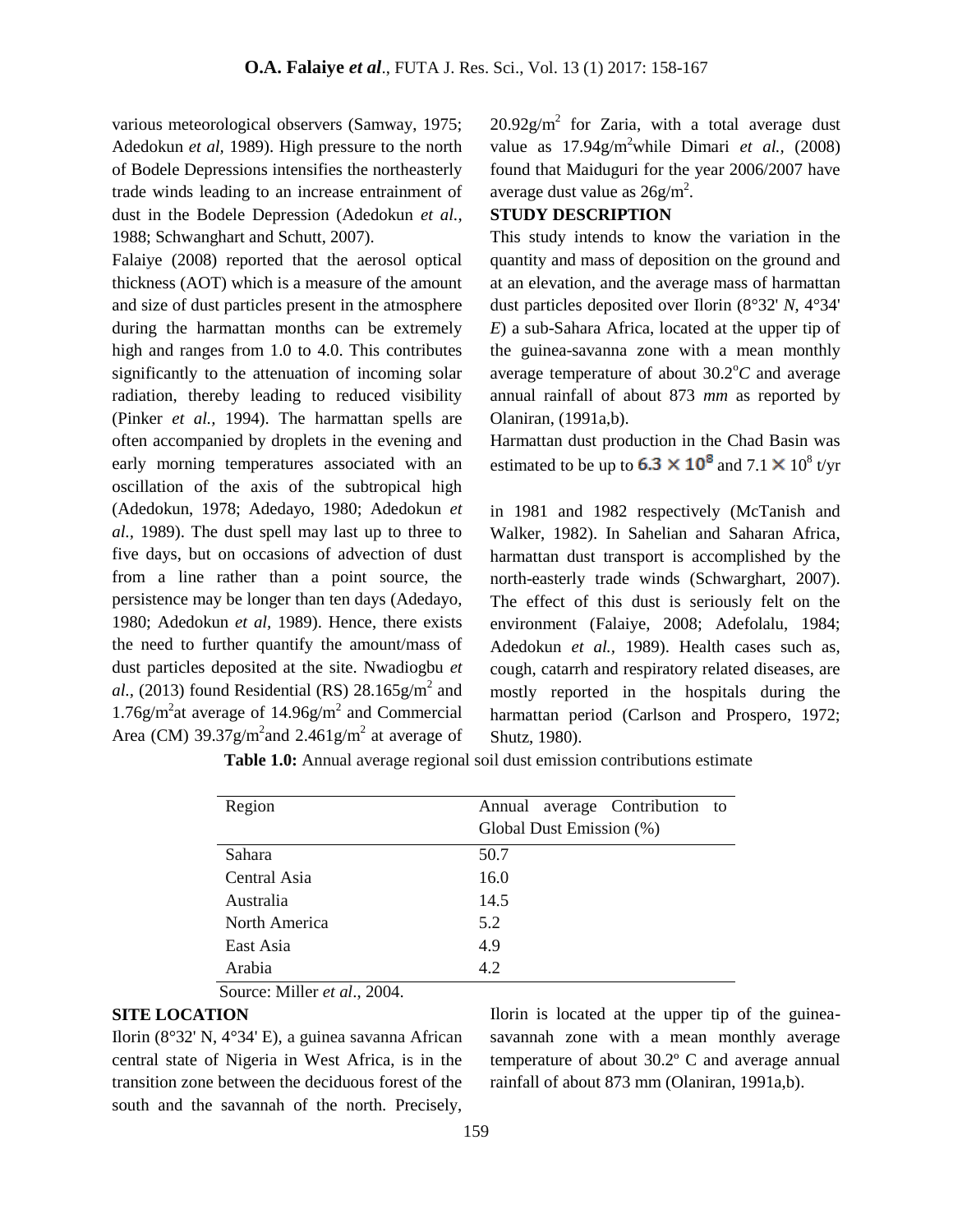

**Fig. 1.0:**Map of Ilorin showing the sampling site.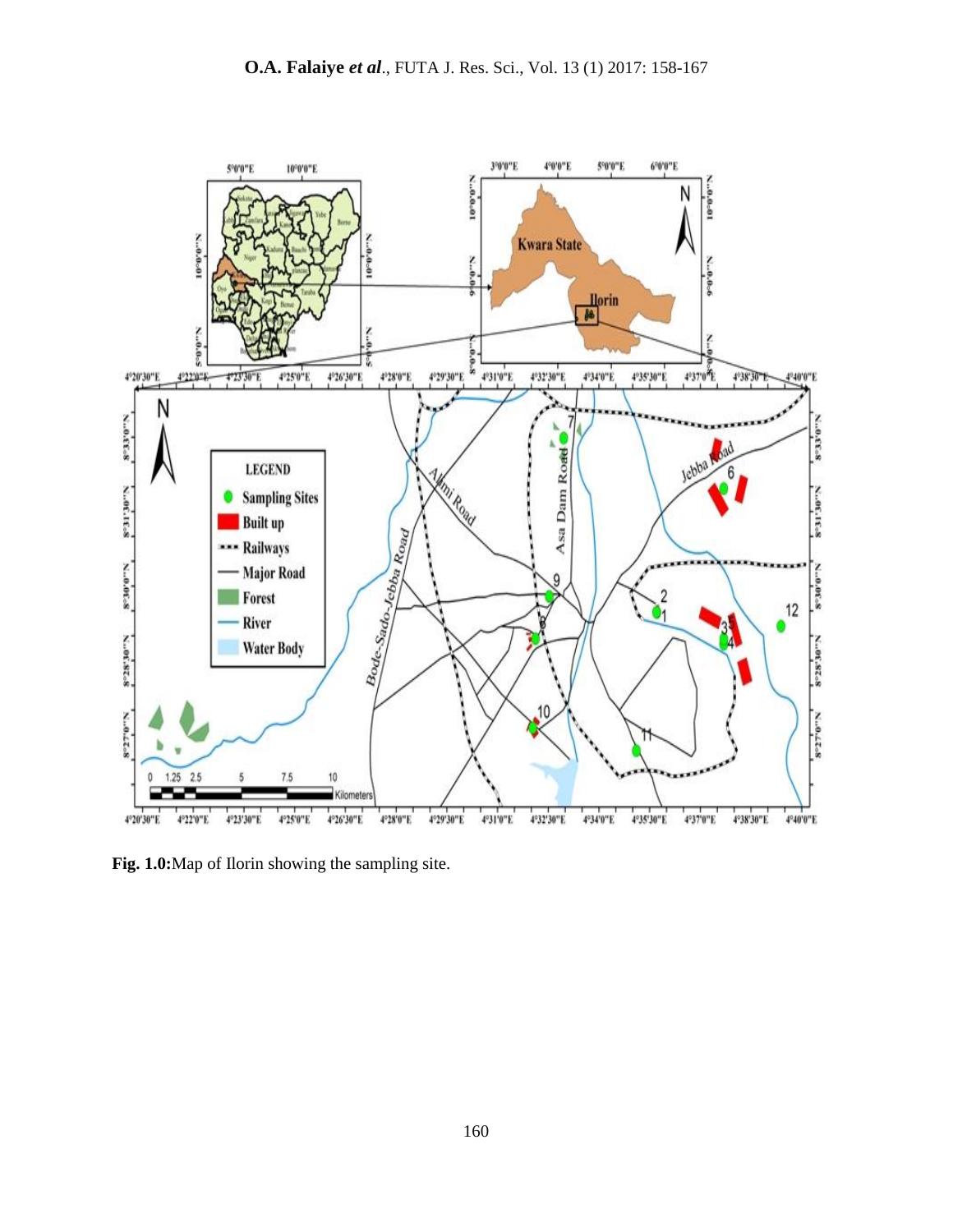| Location       | Location                       | Latitude | Longitude | Altitude | Average      | Climatic       | Vegetation   |
|----------------|--------------------------------|----------|-----------|----------|--------------|----------------|--------------|
| Number         |                                | $(^0N)$  | $(^0E)$   | (m)      | Annual       | classification |              |
|                |                                |          |           |          | Rainfall(mm) |                |              |
| $\mathbf{1}$   | <b>Block</b><br>$\overline{4}$ | 8.4911   | 4.5952    | 303.89   | 1217         | Tropical       | Guinea       |
|                | Unilorin                       |          |           |          |              | hinterland     | Savanna      |
|                |                                |          |           |          |              |                |              |
| $\overline{2}$ | Works                          | 8.4912   | 4.5951    | 303.28   | ✓            | ✓              | ✓            |
|                | Department                     |          |           |          |              |                |              |
|                | Unilorin                       |          |           |          |              |                |              |
| 3              | Oke-Odo                        | 8.4805   | 4.6282    | 284.53   | $\checkmark$ | $\checkmark$   | ✓            |
| $\overline{4}$ | Tanke                          | 8.4804   | 4.6282    | 281.94   | $\checkmark$ | ✓              | ✓            |
|                | Tipper                         |          |           |          |              |                |              |
|                | Garage                         |          |           |          |              |                |              |
| 5              | <b>GRA</b>                     | 8.4822   | 4.6283    | 285.92   | $\checkmark$ | $\checkmark$   | ✓            |
| 6              | Zango                          | 8.5327   | 4.6282    | 291.89   | $\checkmark$ | $\checkmark$   | $\checkmark$ |
| $\overline{7}$ | Taiwo                          | 8.5497   | 4.5493    | 303.89   | $\checkmark$ | ✓              | ✓            |
| 8              | Saw mill                       | 8.4823   | 4.5354    | 302.98   | $\checkmark$ | $\checkmark$   | $\checkmark$ |
| 9              | Gari-Alimi                     | 8.4965   | 4.5422    | 303.78   | $\checkmark$ | $\checkmark$   | $\checkmark$ |
| 10             | Oja-Oba                        | 8.4524   | 4.5341    | 252.98   | $\checkmark$ | ✓              | ✓            |
| 11             | Olunlade                       | 8.4447   | 4.5852    | 333.00   | $\checkmark$ | $\checkmark$   | ✓            |
| 12             | Post Office                    | 8.4865   | 4.6565    | 300.56   | ✓            | ✓              | ✓            |

# **Table 2.0:** Geographical Characteristics of the Ilorin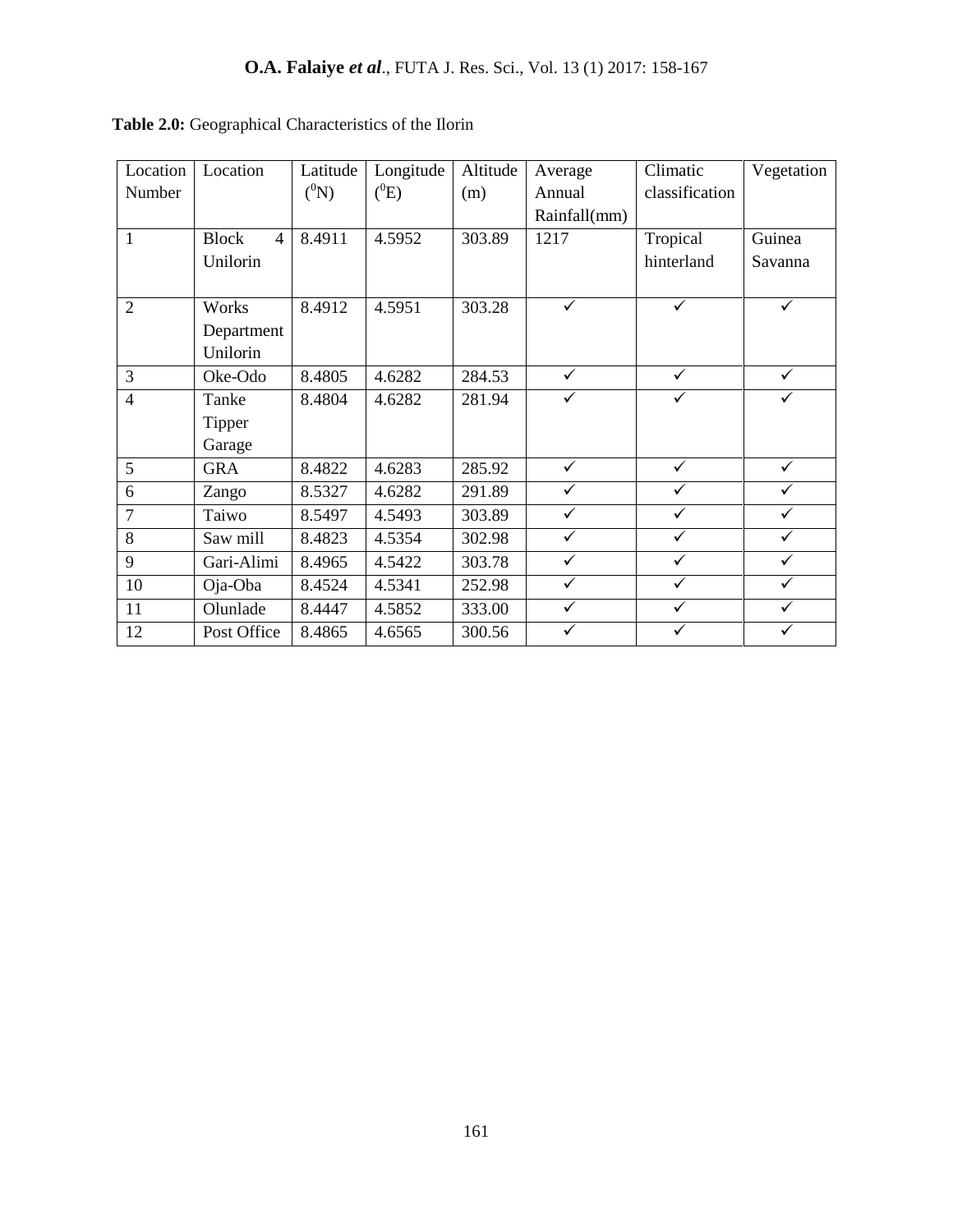

**Fig 2.0:**Electron photograph of dust particles (Alexander and Kokhanovsky 2008).

#### **METHODOLOGY**

Clean Petri-dishes of known masses (weighed using weighing machine) were exposed on the ground level (half a meter above ground) and an elevated platform (five meters) above the ground level in twelve different locations around Ilorin metropolis including the University of Ilorin campus. The locations were chosen randomly to cover Ilorin. Some of the dishes were exposed to collect dust particles for a period of eight weeks and some over a period of two months (January-March). The month January – March are usually periods of heavy harmattan. The samples were stored in desiccators prior to analysis in order to avoid contamination which could influence the results. During the collection process, caution such as keeping the sample containers away from public roads and high ways were taken in order to minimize the effect of saltation due to local dust plumes raised by vehicular or human movement which are local in source and not due to the northeasterly wind incursion. This experiment procedure follows after Falaiye *et al*., 2013. Where, Petri-dishes were also exposed to collect dust particles in order to study the mineralogical and chemical properties in Ilorin. The samples collected (i.e. dishes with sample) were weighed

on a weighing Electronic Balance machine of Golden mettle USA, Model 20002 with Max 2000g, d:0.01g, e:0.1g located at the Department of Chemistry University of Ilorin. The machine was used to determine the mass of the samples only. Meanwhile, the mass of empty dishes were subtracted from the dishes with sample. This was used to determine the actual mass of the sample since the dishes without sample had been measured. The locations were selected randomly based on the vehicular traffic, population and free exposure of the environments.

#### **RESULTS AND DISCUSSION**



**Fig 3.0:** Mass of the first week



**Fig 4.0:** Mass of the second week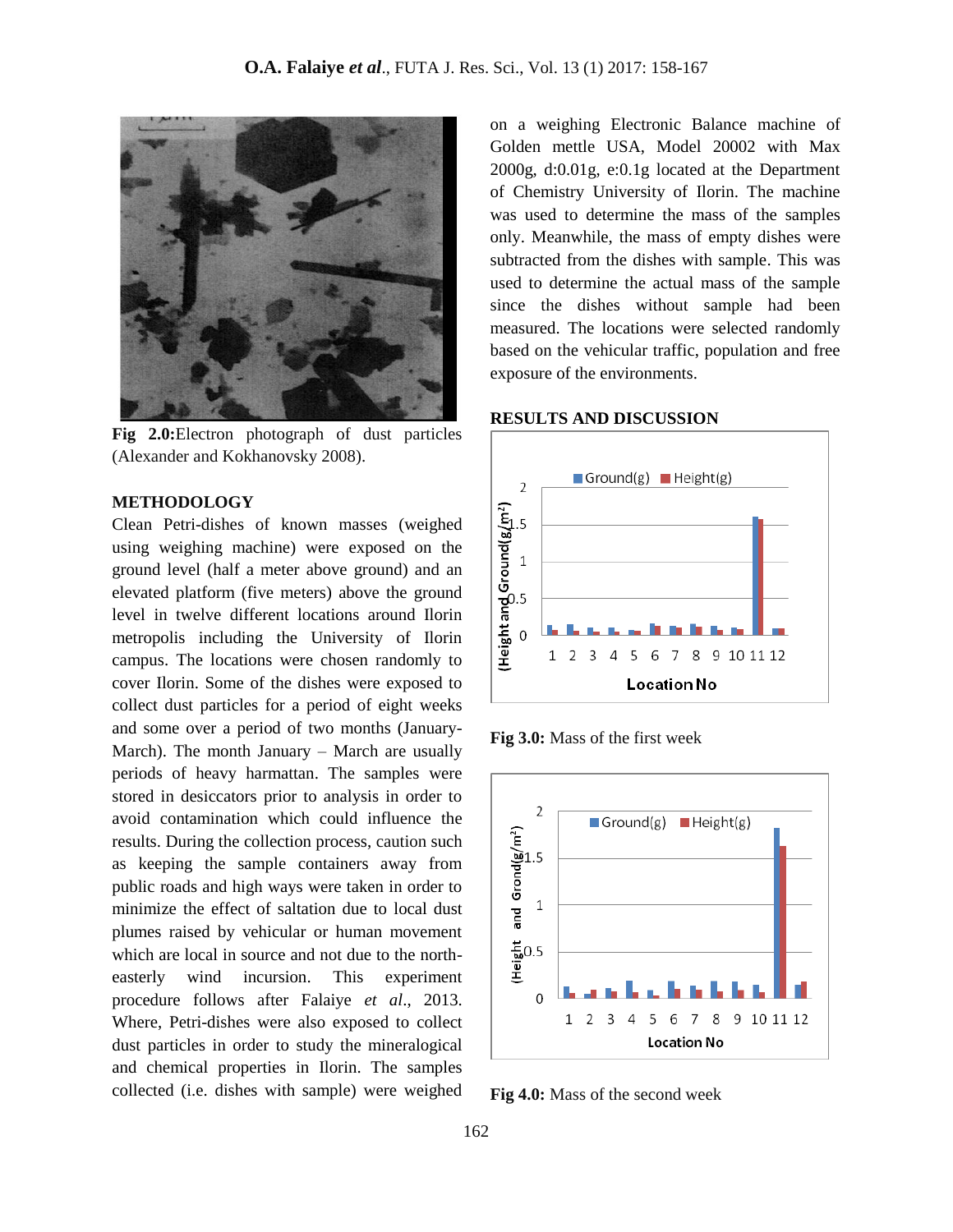

**Fig 5.0:** Mass of the third week



**Fig 6.0:** Mass of the forth week



**Fig 7.0:** Mass of the fifth week



**Fig 8.0:** Mass of the sixth week



**Fig 9.0:** Mass of the seventh week



**Fig 10.0:** Mass of the eight week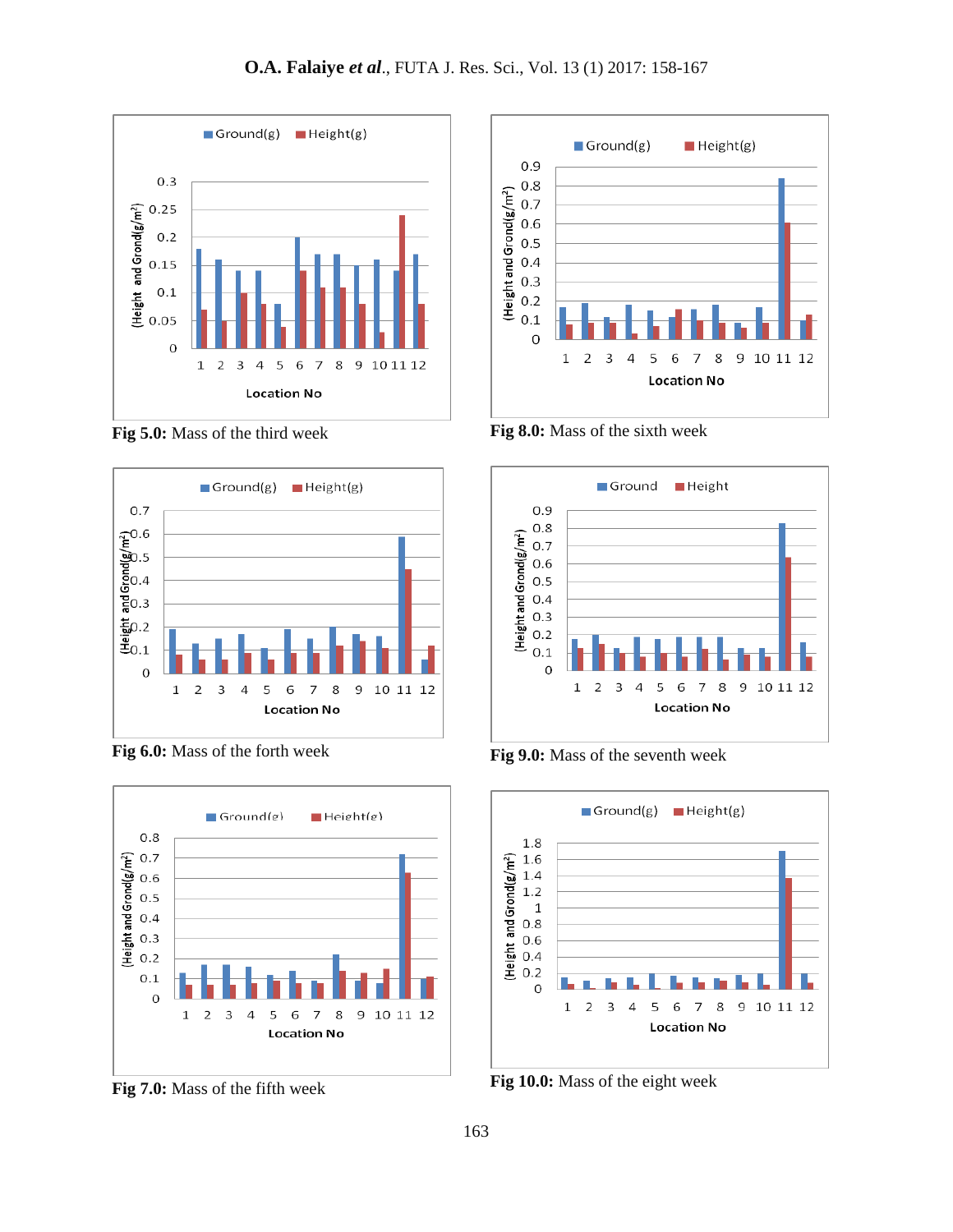

**Fig 11.0:** Average mass of the first month



**Fig 12.0:Average m**ass of the second month

# **DISCUSSION**

From the results above it can be observed that at a particular location, that is location 11Olunlade  $(8^0)$ 44'764"N,  $4^0$  58'398"E) area of Ilorin, the mass of dust deposited is distinctly higher as compared to all other locations, this may be attributed to human activities (road construction, vehicular movement etc.) going on around the location during the period of data collection.

Weekly variation of the results shows that the average mass of samples collected at ground level  $(1.67g/m<sup>2</sup>)$  is greater than that of those collected on an elevated platform  $(1.60g/m^2)$ , which may be as a result road side dust. This can be observed by the weekly pattern of dust collection during the period of investigation although at certain locations, such as 11(Olunlade) and 12(Post-Office Area) which have a marked elevated mass of dust deposited at the elevation (five meters) than that of ground level(half a meter). This could be as a result of intensity of human interaction such as vehicular movement, human movement trampling the ground, road side kitchens, open air waste incineration and wood burning (Anuforom *et al*., 2008). Depositions at higher elevations are higher because they would have become more dispersed by settling on vehicles, human beings and other objects which are more at lower elevation hence a lower concentration. Similarly, monthly variation across locations follows the same pattern with weekly variation, table 2.0 above gives the geographical location of each location Ilorin, therefore; from the results it can be shown that the dishes placed on the ground level has more particulate dust matter than the dishes placed at elevated platforms, which may be as a result of road side dust, vehicular movement and some other unknown activities that may be taking place around the locations. This can be attributed to all the particulate dust matter been deposited on the ground level during the dust transportation. Nwadiogbu *et al.,* (2013) in the year 2009/2010 harmattan season at Ahmadu Bellow University Zaria found that dust deposition rate (average  $28.165$ g/m<sup>2</sup> and  $1.76$ g/m<sup>2</sup>) at residential (RS) area are lower to commercial (CM) area  $(39.37)$ g/m<sup>2</sup> and  $2.461g/m<sup>2</sup>$ ) and that this could be as a result of intensity of human interaction such as vehicular movement, human movement trampling the ground, road side kitchens, open air waste incineration and wood burning (Anuforom *et al*., 2008). But at Ilorin the average mass of the dust was 8.40g/m<sup>2</sup>. The result of Ilorin present a lower value as compared to what was observed in Zaria  $(17.94g/m<sup>2</sup>)$  and Maiduguri  $(26g/m<sup>2</sup>)$  which may be due to the dust settling and dropping out of the atmosphere along the way as it makes it transversal from the source in the North eastern direction towards the Atlantic ocean.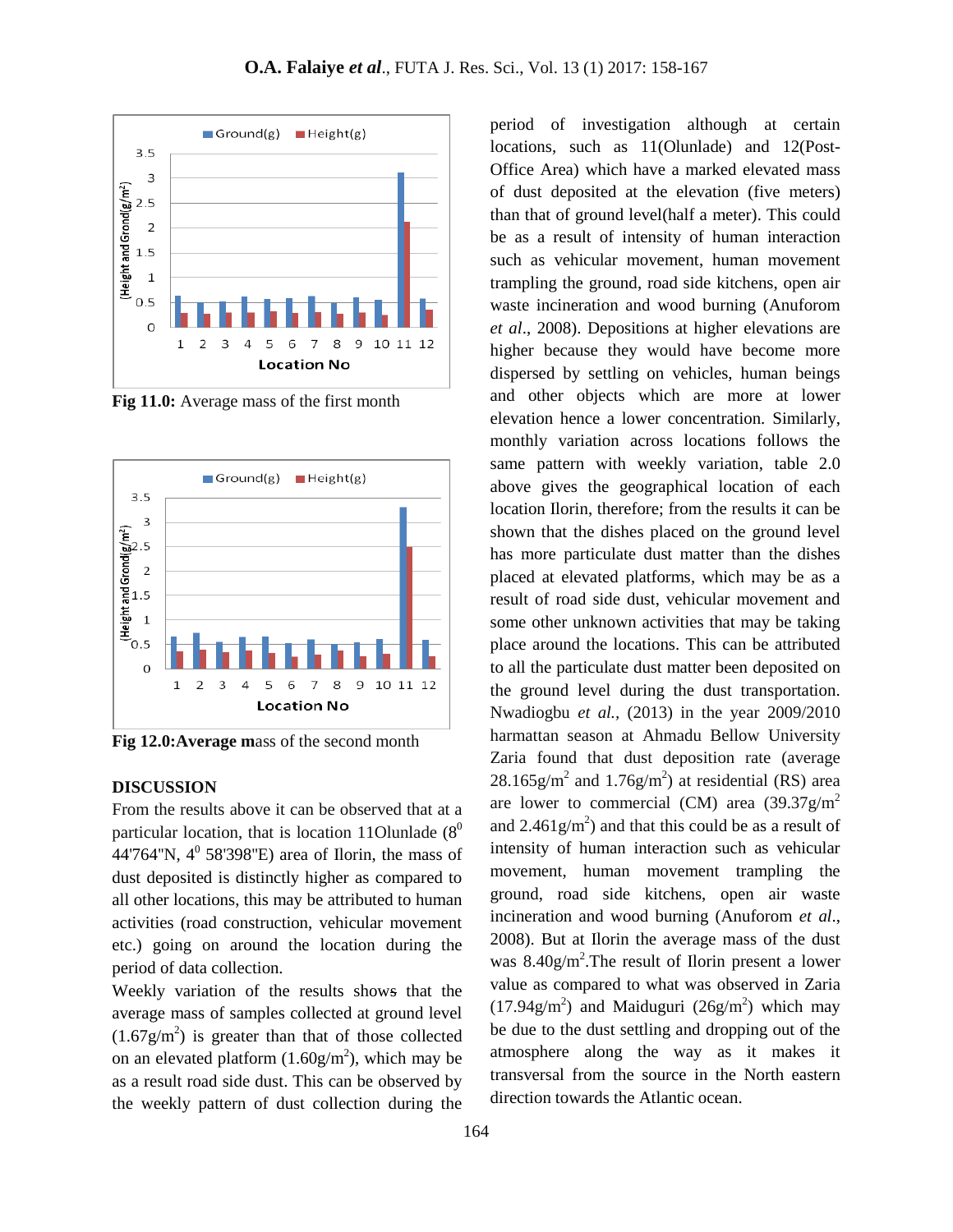However, the weight of the sample collected over Ilorin presents lower values as compared to locations further north of Nigeria. Therefore, as a result of this, Ilorin located in north central Nigeria, will likely have lower value of harmattan dust haze as a result of wind transportation. More so, the dust weight is also being affected by vehicular movement around Ilorin metropolis and industrial smoke concentrated in some part of the city. Harmattan dust also causes some domestics disturbance as been reported by (Falaiye, 2008; Adefolalu, 1984; Adedokun *et al.,* 1989).The harmattan spells are often accompanied by droplets in the evening and early morning temperatures associated with an oscillation of the axis of the subtropical high (Adedokun, 1978; Adedayo, 1980; Adedokun *et al.,* 1989). This research was limited to weekly and monthly variation of the harmattan dust which was collected during the period of harmattan.

#### **CONCLUSION**

Harmattan dust lifting, transportation and deposition, occur naturally (Falaiye *et al.,* 2013), which could be as result of wind transport. Studies have identified two key sources, the region around the Mauritania, Algeria and Morocco and the Bodele depressions dust in the Chad Basin, which is mainly responsible for the harmattan-dust deposited across Nigeria (Balogun, 1974). But the relevance of the result to other field of study is that Ilorin could be observed to be far away from the sources of dust which could reduce the mass of the dust depositing at Ilorin due to transportation of the dust from the source.

In conclusion, it shows that harmattan particulate dust matters have more weight if the sample collector is placed on the ground level which is half a meter than the sample collector placed at five meters high above the ground level. During the period of dust deposition (November- March), dust deposition around November to January have more deposition than from the period of February to March. This may be as a result of more aerosols

which may be present during this period and also as a result of human interaction such as vehicular movement, human movement trampling the ground, road side kitchens, open air waste incineration and wood burning (Anuforom *et al*., 2008), in Ilorin during the period of sample collection. However, as compared to Nwadiogbu *et al.,* (2013) and Dimari *et al.,* (2008),it shows that the mass of harmattan dust in the Northern part have higher mass than that of the North Central towns of the country. This could be as a result wind transportation that blows the dust from the source and deposition along the trajectory path. The selection of the locations was random based on the vehicular traffic, population and free exposure of the environments. Meanwhile, location 12 (Post-Office) areas have more of traffic during the period of the study and Location 11 (Olunlade) area; there was road construction during the period of the sample collection, which may influence the results.

Therefore, it shows that the more the harmattan dust mass in the air, the less the visibility of both human and animal. This also affects some agricultural products, as a result of some heavy elements such as lead (Pb) that may be present in the sample which may have effect on human health.

# **REFERENCES**

- **Adedayo, S.I.**(1980). *Pronounced Dust Haze Spell Over Nigeria. 2-11 March, In Pre-WAMEX Symposium*. Adefolalu (ed) Lagos. Nigeria: *Leo printers*, pp 270-300, 1980.
- **Adedokun, J. A.**(1978). West Africa precipitation and Dominant Atmospheric Mechanism *Arch. Meteorology Geoph. Biokl*., Germany, ser.A. Vol. 27,pp. 289-310

**Adedokun, J.A., Emofurieta, W.O, Adedeji, O.A.** (1989). Physical, Mineralogical and Chemical Prosperities of harmattan Dust at Ile-Ife, Nigeria. *Theor. Appl. Climatol.* 40. 161- 169

**Adedokun, J.A., Adeyefa, Z.D., Okogbue, E.,**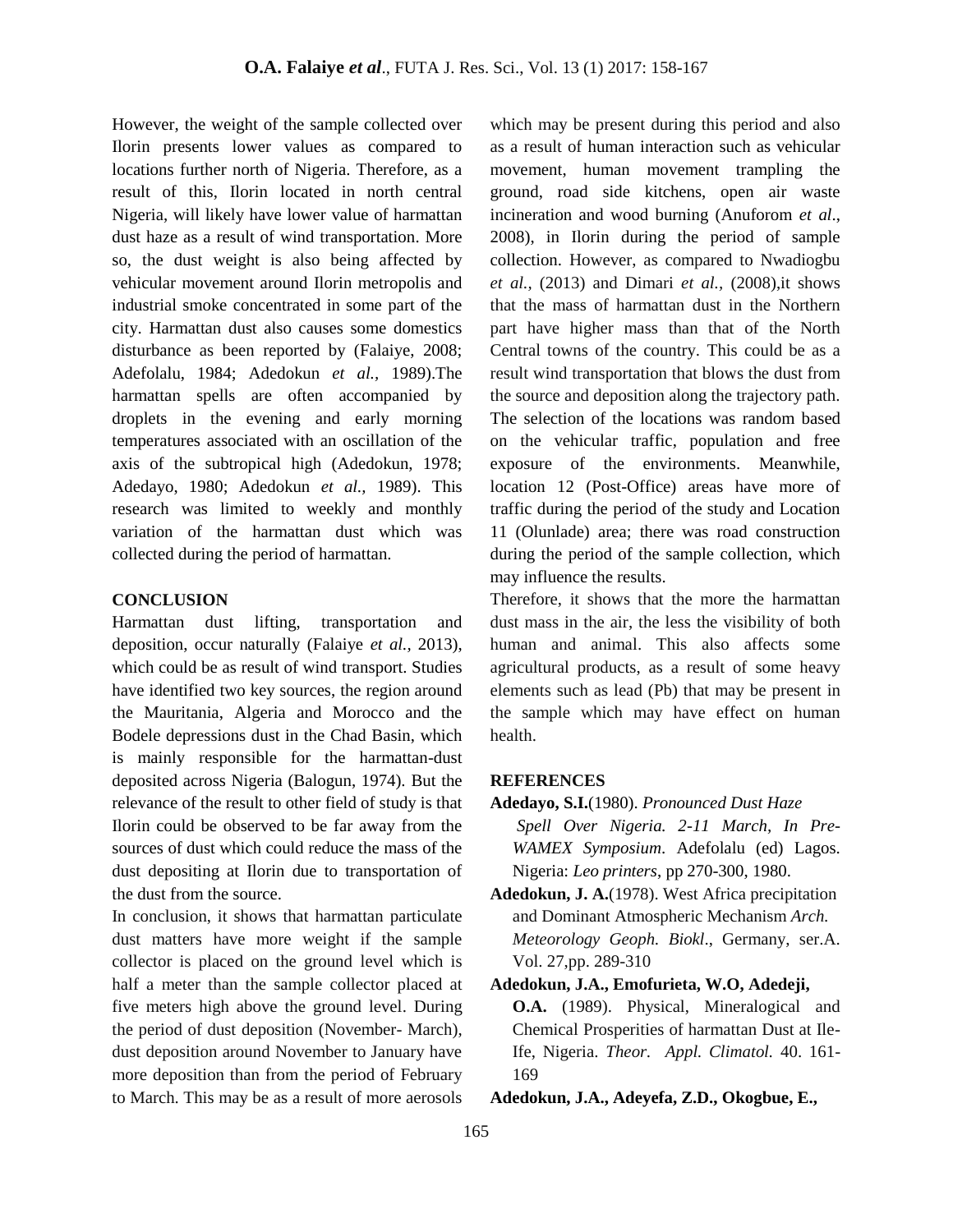**and Holmgren, B.**(1988). Measurements of Solar and Longwave Radiation over Ile- Ife, Nigeria.*AIP Conf. Proc*. 320, 179-190.

**Adefolalu, D.O.**(1984). On Bioclimatological Aspects of Harmattan Dust Haze in Nigeria. *Arch. Met. andGeophyBiokl.* Series B. 33, 387- 404.

**Alexander, Dr. and Kokhanovsky, A.** (2008). Aerosol Optical Light AbsorptionScattering by Particles in the Atmosphere, Springer and Praxis Publishing Germany. **Anuforom, A.C., Akeh, L.E., Okeke, P.N., Opara, F.E.**(2007). *Atmospheric Environment*,(41:7), Pp. 1550- 1559.

**Bertrand, J., Cerf, A., and Domergue,**

**J.K.**(1979). Repartition in Space and Timeof Dust Haze South of the Sahara, *W.M.D.* 538, pp 409-415.

**Carlson, T.N., and Prospero, J.M.**(1972). The large scale Movement of Sahara Air Outbreak over the Northern Equatorial Atlantic, Journ. of App. Met*.,* II, pp 283- 297.

**Dimari G.A., Hati, S.S., Waziri, M. and Maitera, O.N.** (2008). European Journal of science research Vol. 23 No.3 pp 465- 473.

**Falaiye, O.A.**(2008). Seasonal Variability of Aerosol Optical Thickness and Perceptible Water at a Tropical Station Ilorin, Nigeria. Ph.D Thesis, University of Ilorin, Nigeria, 279pp.

**Falaiye, O. A., Yakubu, A. T., Aweda, F. O., and Abimbola, O. J.**(2013). Mineralogical Characteristics of Harmattan Dust in Ilorin, Sub-Sahara Africa. Ife Journal of Sciencevol. 15, no. 1. pp 175-181.

**Kalu, A. E.** (1979): The African dust plume: Its characteristics and propagation across West – Africa in winter. In Morales, C. (Ed.) Saharan dust Mobilization Transport Deposit, *SCOPE*  14, John Wiley, 95-118.

**McTanish, G.H., Walker, P.H.** (1982). Nature and Distribution of Harmattan Dust *Geomorphology*, 26, 417 435.

**Miller R. L, Tegen I., and Perlwitz J**. (2004).

Surface radiative forcing by soil dust aerosolsandthe hydrologic cycle *J.Geophys. Res.* 109D04203.

**Minto, D.G.** (1966). Dictionary of Geography, 1<sup>st</sup> ed, Pengium Books Limited.

**Natusch, D.F.S., C.F. Bauer and A. Loh,** (1978).The Collection and Analysis of TraceElements in theAtmosphere. In: Strauss, W., (Ed.), Air Pollution Control Part III.John Wiley and Sons, New York, pp: 217-306.

**Nwadiogbu J.O., Nwankwere E.T., Eze K.A., and Chime C.C.** (2013). Trace metals in airborne Hamattan Dust in Ahmadu Bellow University Zaria. Scholar Research Library. Archives of Applied Science Research Vol.5, pp 159-163

**Olaniran, O. J.**(1991a). Rainfall Anomaly Patterns in Dry and Wet Years over Nigeria.*Int.Journ.ofClim.*11:177-204.

**Olaniran, O.J.**(1991b). Evidence of Climatic Change in Nigeria Based on Annual Series of Rainfall of Different Daily Amounts, 1919- 1985. *Climatic Change* 19:319-341*.*

**Pinker, R.T., Idemudia, G. and Aro, T.O.** (1994). Characteristic Aerosol Optical Depths during the Harmattan season in sub-Sahara Africa. Geoph. Res. Lett. 24(3), 685- 688.

**Prospero, J.M., Ginoux, P., Torres, O.,**

**Nicholson,S.E., and Gill, T.E.**(2002). Environmental characterization of global sources of atmospheric soil dust identified with the NIMBUS 7 Total Ozone Mapping Spectrometer (TOMS) absorbing aerosol product. *Rev. Geophys.,* 40(1), 1002. doi:10.1029/2000RG000095.

**Samway, J.**(1975). A Synoptic Account of an Occurrence of Dense Harmattan Dust in Kano in February 1974.*Savanna* 4, pp187- 190.

**Schwanghart, W., and Schutt, B.**(2007). Meteorological Cause of Harmattan Dust in West Africa. *Geomorphology* 95, 412- 428.

**Stuut, J. B., Zabel, M., Ratmeyer, V., Helmke,**